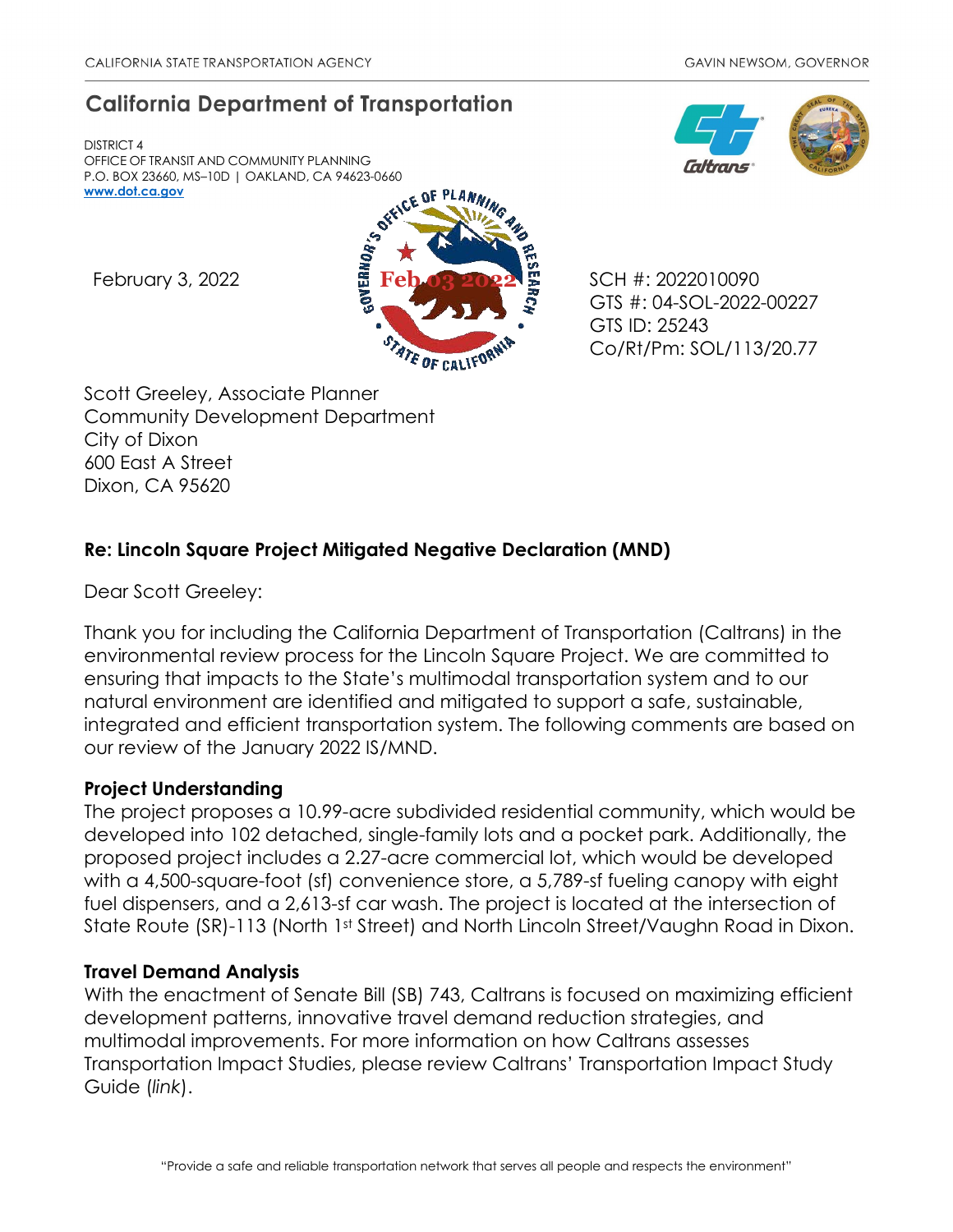Scott Greeley, Associate Planner February 3, 2022 Page 2

The project VMT analysis and significance determination are undertaken in a manner consistent with the Office of Planning and Research's (OPR) Technical Advisory. Per the IS/MND, this project is found to have a less than significant VMT impact, therefore working towards meeting the State's VMT reduction goals.

Regarding the project's driveway/access intersections, please note the following:

- Provide the traffic turning movements if available for Caltrans analyze the proposed access to and from SR-113;
- Provide truck turning templates for each driveway;
- Driveways should conform to Highway Design Manual (HDM) Indexes 205.1, 205.2, 205.3, and 405.1 (2)(c); and
- The driveway accessing SR-113 for the residential development should not exceed a width of 30' per HDM Index 205.

### **Construction-Related Impacts**

Potential impacts to Caltrans' Right-of-Way (ROW) from project-related temporary access points should be analyzed. Mitigation for significant impacts due to construction and noise should be identified. Project work that requires movement of oversized or excessive load vehicles on State roadways requires a transportation permit that is issued by Caltrans. To apply, visit: https://dot.ca.gov/programs/trafficoperations/transportation-permits.

Prior to construction, coordination may be required with Caltrans to develop a Transportation Management Plan (TMP) to reduce construction traffic impacts to the State Transportation Network (STN).

### **Utilities**

Any utilities that are proposed, moved or modified within Caltrans' ROW shall be discussed. If utilities are impacted by the project, provide site plans that show the location of existing and/or proposed utilities. These modifications require a Caltransissued encroachment permit.

#### **Equitable Access**

If any Caltrans facilities are impacted by the project, those facilities must meet American Disabilities Act (ADA) Standards after project completion. As well, the project must maintain bicycle and pedestrian access during construction. These access considerations support Caltrans' equity mission to provide a safe, sustainable, and equitable transportation network for all users.